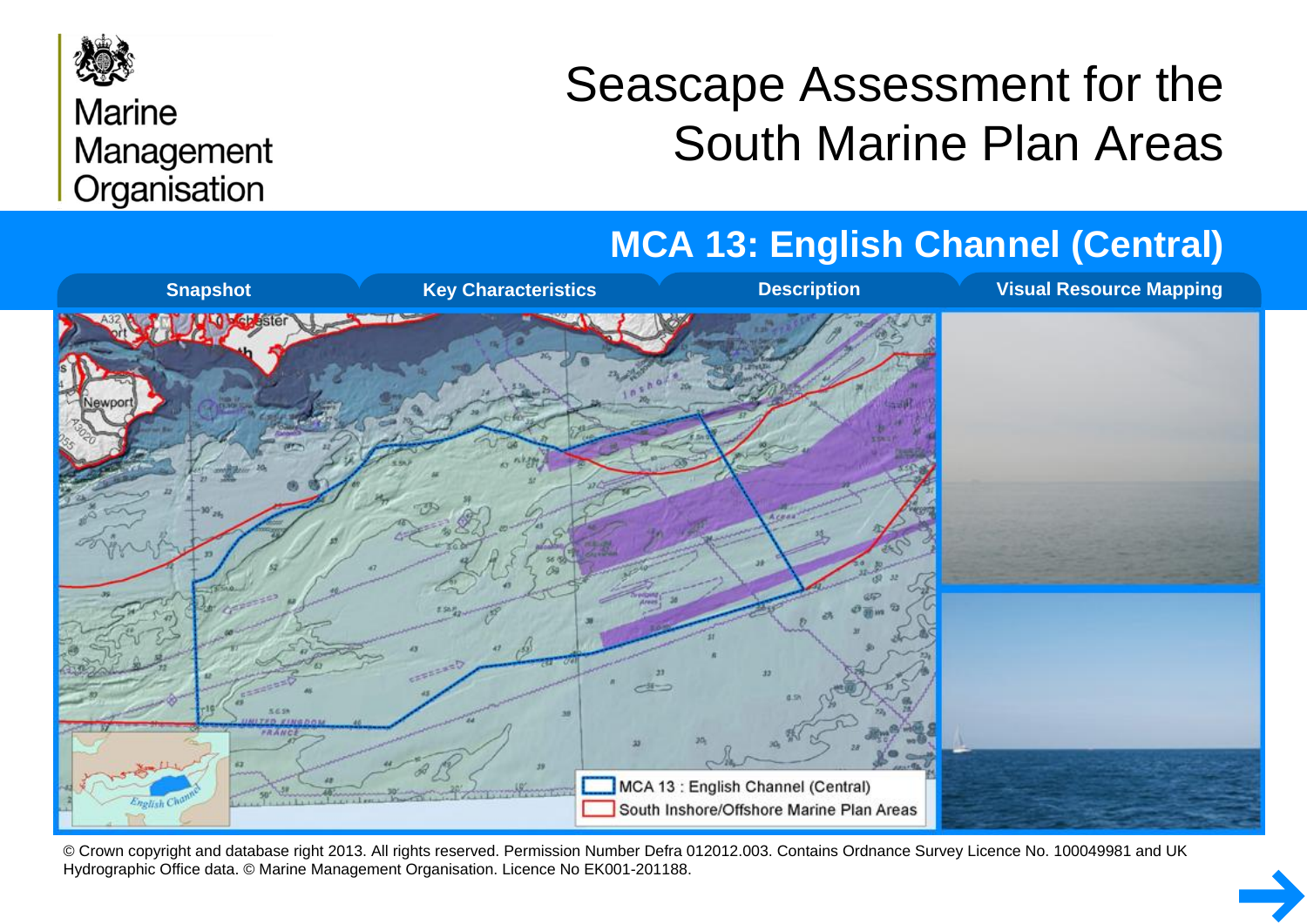<span id="page-1-0"></span>**Snapshot** 

Snapshot **Key [Characteristics](#page-2-0) [Description](#page-3-0) Visual [Resource](#page-6-0) Mapping**

#### **Location and boundaries**

The Marine Character Area (MCA) covers the central English Channel. The western boundary reflects the transition between the eastern and western English Channel marked by the Isle of Wight. The inshore boundary follows the line of bathymetry approximately 20 kilometres (11 nautical miles) offshore. The outer boundaries are formed by the edge of the offshore Marine Plan Area and territorial limits, reaching a maximum of approximately 74 kilometres (40 nautical miles) from the coast. The eastern boundary is marked by the point off Beachy Head where the Dover Strait (as depicted on the international Vessel Traffic Services (VTS) guide) begins. The functional extent of the Channel extends eastwards and westwards into adjoining MCAs 14 and 12.

Please note that the MCA boundaries represent broad zones of transition (not immediate breaks in character). Natural, visual, cultural and socio economic relationships between adjacent MCAs play a key role in shaping overall character. Therefore individual MCAs should not be considered in isolation.

#### **Overall character**

This MCA has a rich geomorphological history which has been used as the basis of our understanding of the English Channel. It is also a busy shipping channel which supports heavy sea traffic as well as the passenger ferry between Newhaven and Dieppe. The seabed contains wrecks which reflect battle history from the World Wars.

#### **Adjacent National Character Areas (NCAs)**

N/A – this NCA does not include an adjacent coastline.

#### **Adjacent nationally protected landscapes**

Although not immediately adjacent to the MCA, the South Downs National Park includes land with views out towards this part of the English Channel.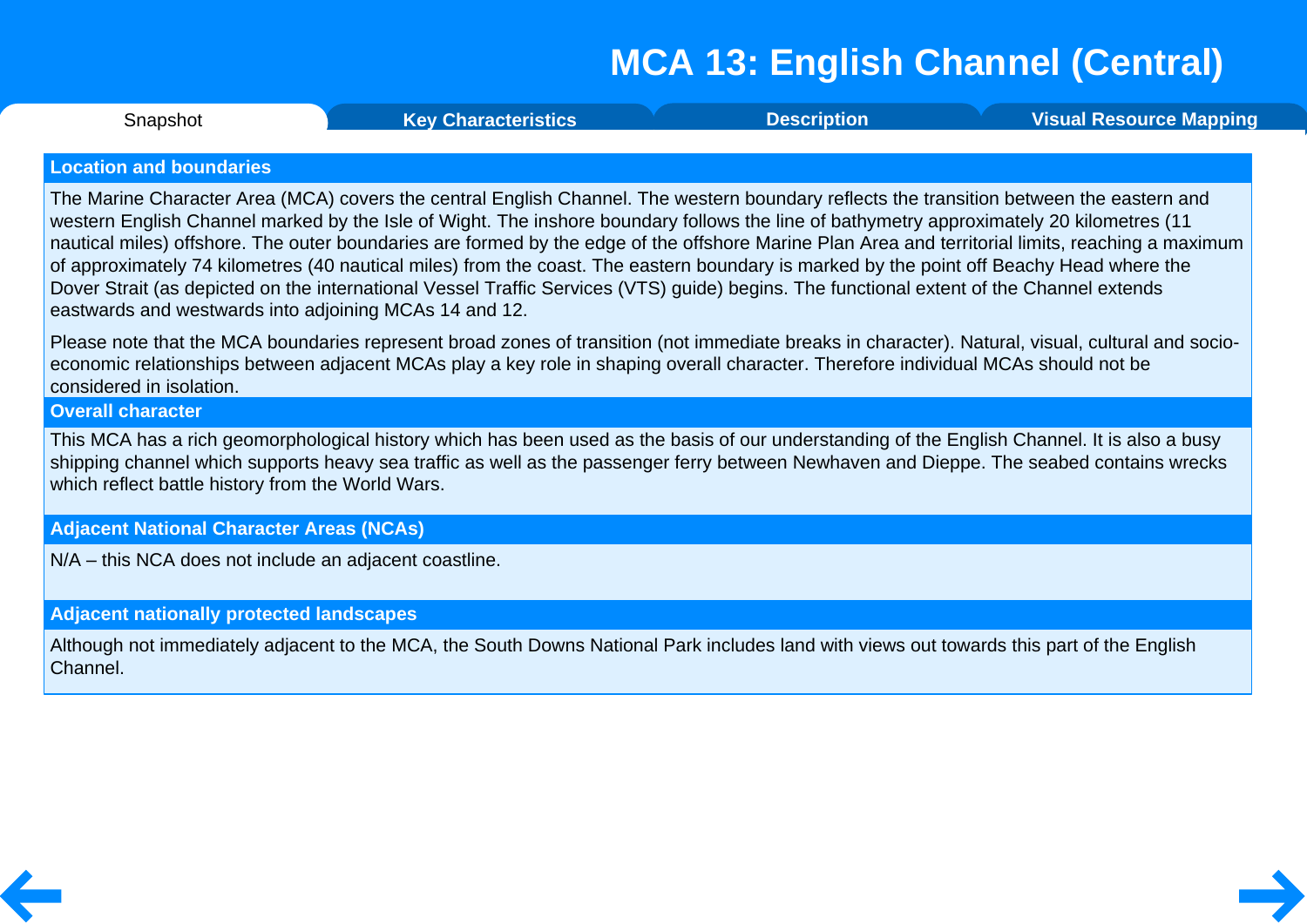<span id="page-2-0"></span>

| Broad east to west channel forming the central part of the wider<br>• The Channel's turbulent past reflected in the wrecks of cargo and<br>English Channel (which stretches into French territorial waters). It<br>military vessels frequently attacked by torpedo or gunfire during the<br>First World War. Much of the MCA remains in military use as Firing<br>reaches a maximum depth of approximately 75 metres.<br>Practice Areas.<br>Contains a large part of the English Channel Outburst Flood Feature<br>-providing evidence of the flood which created the channel<br>Part of the first IMO-approved traffic separation scheme in the world<br>in the Dover Strait in the east of the MCA. Maritime traffic follows a<br>separating England from mainland Europe.<br>one way system, separated by a central traffic separation zone.<br>Important geomorphological features within the Northern<br>Palaeovalley, including a bedrock bench and the hanging Solent<br>Internationally important telecommunications cables passing<br>through the seabed, including the Atlantic Crossing, which<br>palaeo-valley.<br>transports speech and data traffic between the USA and Europe.<br>Mixed solid geology of the sea floor largely concealed by seabed<br>and palaeovalley sediments, including sand, gravels, flints and chalk<br>Extensive dredging of seafloor gravels in the east of the MCA<br>provides aggregates for the construction industry.<br>pebbles.<br>Areas of high marine biodiversity associated with the offshore<br>One of the busiest shipping channels in the world, with high volumes<br>'Overfalls' (in MCA 6) and areas of deeper water where sediment<br>of large commercial freight/cargo vessels and tankers as well as the<br>has infilled the ancient palaeovalley system.<br>ferry route from Newhaven to Dieppe.<br>Subtidal sands and gravels interspersed with Rossworm reefs<br>Important commercial and offshore recreational fishing grounds<br>provide habitats for benthic species.<br>heavily used by British, Belgian, Dutch and French trawling, potting<br>and netting fleet.<br>Complex tidal currents meeting from the western English Channel<br>and the North Sea. Strong tides and the funnelling influence of the<br>Scallop dredging and trawling are particularly important. A mixture of<br>nearby Dover Strait (MCA 12) can give rise to relatively rough seas<br>species is fished including cod, sole plaice, bass and rays.<br>with steep breaking waves.<br>Weather conditions subject to rapid change. Strong tides and the<br>Marine species including brown crab, bass, cod and sandeels, and<br>narrow topography can give rise to rough seas with steep breaking<br>the wider area supports spawning grounds for plaice. There are also<br>waves.<br>sea squirt beds and spoon worm habitats.<br>Visibility is often poor, changing quickly to dense fog, even in strong<br>or gale-force winds which can last for several days.<br>Strategic area for trade and military routes both along and across<br>the Channel since at least the medieval period. The western MCA<br>formed the major route for the 1944 D-Day invasion of Normandy<br>which turned the tide of the Second World War in Western Europe. | <b>Snapshot</b> | <b>Key Characteristics</b> | <b>Description</b> | <b>Visual Resource Mapping</b> |  |
|------------------------------------------------------------------------------------------------------------------------------------------------------------------------------------------------------------------------------------------------------------------------------------------------------------------------------------------------------------------------------------------------------------------------------------------------------------------------------------------------------------------------------------------------------------------------------------------------------------------------------------------------------------------------------------------------------------------------------------------------------------------------------------------------------------------------------------------------------------------------------------------------------------------------------------------------------------------------------------------------------------------------------------------------------------------------------------------------------------------------------------------------------------------------------------------------------------------------------------------------------------------------------------------------------------------------------------------------------------------------------------------------------------------------------------------------------------------------------------------------------------------------------------------------------------------------------------------------------------------------------------------------------------------------------------------------------------------------------------------------------------------------------------------------------------------------------------------------------------------------------------------------------------------------------------------------------------------------------------------------------------------------------------------------------------------------------------------------------------------------------------------------------------------------------------------------------------------------------------------------------------------------------------------------------------------------------------------------------------------------------------------------------------------------------------------------------------------------------------------------------------------------------------------------------------------------------------------------------------------------------------------------------------------------------------------------------------------------------------------------------------------------------------------------------------------------------------------------------------------------------------------------------------------------------------------------------------------------------------------------------------------------------------------------------------------------------------------------------------------------------------------------------------------------------------------------------------------------------------------------------------------------------------------|-----------------|----------------------------|--------------------|--------------------------------|--|
|                                                                                                                                                                                                                                                                                                                                                                                                                                                                                                                                                                                                                                                                                                                                                                                                                                                                                                                                                                                                                                                                                                                                                                                                                                                                                                                                                                                                                                                                                                                                                                                                                                                                                                                                                                                                                                                                                                                                                                                                                                                                                                                                                                                                                                                                                                                                                                                                                                                                                                                                                                                                                                                                                                                                                                                                                                                                                                                                                                                                                                                                                                                                                                                                                                                                                          |                 |                            |                    |                                |  |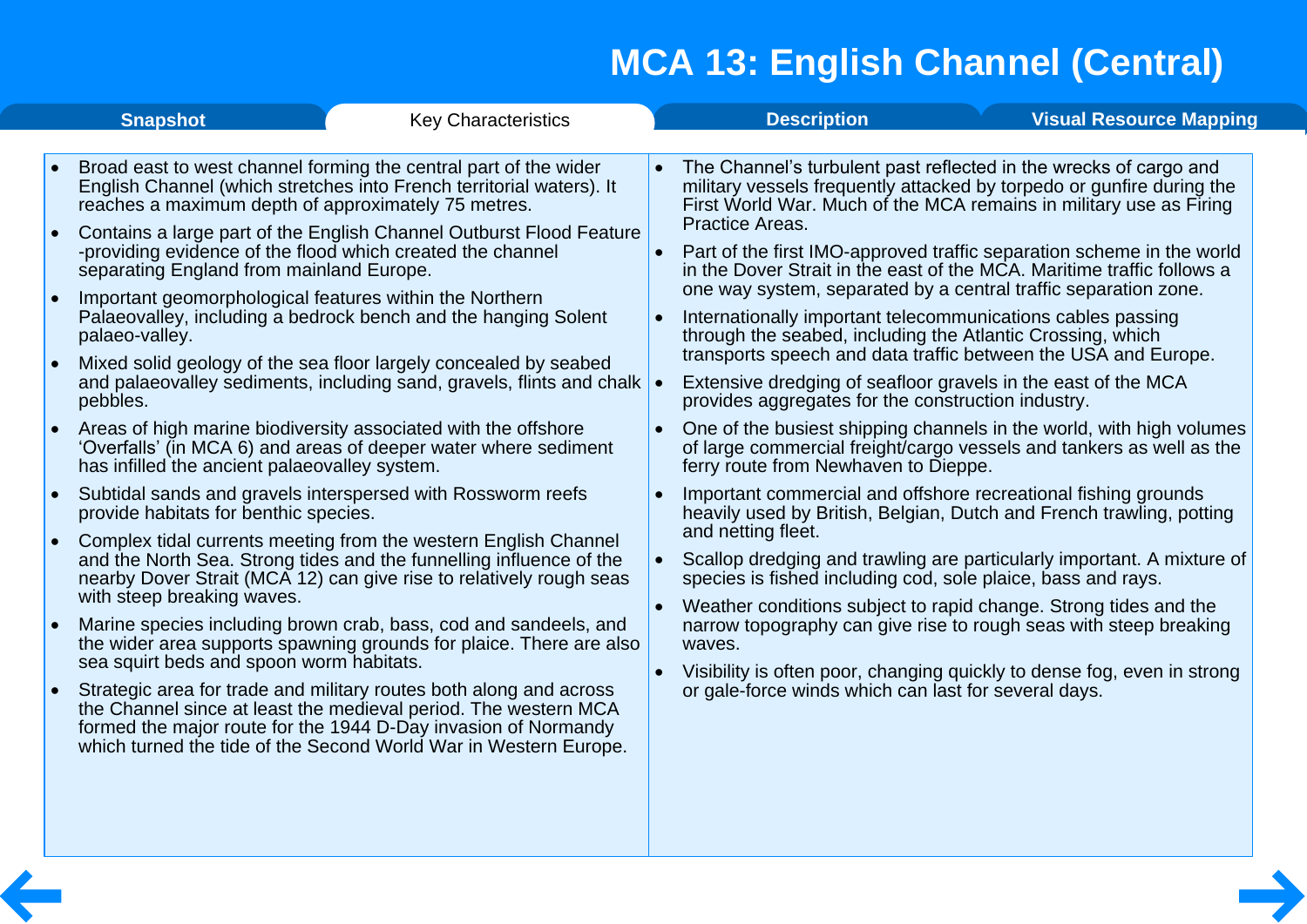whales take place within this part of the Channel.

<span id="page-3-0"></span>

| <b>Snapshot</b>                                                                                                                                                    | <b>Key Characteristics</b>                                                                                                                                                                                                                                                              | Description                                                                                                                                                                                                                                                                                                                                                                                                                                                                                                                                                                                                                                                | <b>Visual Resource Mapping</b>                                                                                                                                                                                                                                                                                                                                             |
|--------------------------------------------------------------------------------------------------------------------------------------------------------------------|-----------------------------------------------------------------------------------------------------------------------------------------------------------------------------------------------------------------------------------------------------------------------------------------|------------------------------------------------------------------------------------------------------------------------------------------------------------------------------------------------------------------------------------------------------------------------------------------------------------------------------------------------------------------------------------------------------------------------------------------------------------------------------------------------------------------------------------------------------------------------------------------------------------------------------------------------------------|----------------------------------------------------------------------------------------------------------------------------------------------------------------------------------------------------------------------------------------------------------------------------------------------------------------------------------------------------------------------------|
| three headings, considering the 'Natural', 'Cultural / social' and<br>interact with each other to varying degrees to shape character.<br><b>Natural influences</b> | For ease of reference, the following description text is arranged under<br>'Aesthetic / perceptual' characteristics of the Marine Character Area. It<br>should be noted, however, that all of these aspects combine and                                                                 | Solent palaeo-valley – the confluence with this lies in the far north-<br>western corner of the MCA -which indicate that it was formed by<br>megafloods between 125,000 - 500,000 years ago. The megafloods,<br>caused by a breach in the land bridge which formed the rim of a<br>the channel and resulted in the main part of the formation of what is<br>now the English Channel.                                                                                                                                                                                                                                                                       | previous North Sea lake - would have massively expanded and gouged                                                                                                                                                                                                                                                                                                         |
| west.                                                                                                                                                              | This MCA covers the deeper waters of the mid English Channel,<br>between approximately 35m in the south-east of the area to 75m in the                                                                                                                                                  | Most solid geology is concealed by seabed sediments which have in-<br>filled the ancient river valley. The seabed – especially at the deeper<br>or mixed sediments with some outcrops of chalk to the west of the<br>MCA. Chalk reefs in the west of the MCA are associated with the<br>MCA 6 as being of particularly notable biodiversity value. These are<br>large relic glacial deposits forming a series of large bank features<br>alongside sand and gravel banks in an area of high tidal currents and<br>moderate energy rock habitats. Deeper waters within the 'Offshore<br>Brighton' rMCZ are associated with sediments which have infilled the | waters - consists of deep rock often overlain with a thin veneer of sand<br>'Offshore Overfalls' recommended Marine Conservation Zone (rMCZ) in<br>ancient palaeovalley system. These support large numbers of benthic<br>species and fish species including brown crab, bass, cod and sandeels,<br>and the wider area are spawning grounds for plaice. There are also sea |
|                                                                                                                                                                    | The seabed in this MCA shows important geomorphological evidence of<br>the Eastern English Channel Outburst Flood. The deeper waters in the<br>west and north of the MCA mark the location of what was the Northern<br>Palaeovalley. This formed part of the Channel River system which | squirt beds and spoon worm habitat. Rossworm reef and subtidal<br>sands and gravels are also important habitats rich in benthic species,<br>found within the rMCZ 'East Meridian', in the east of the MCA.                                                                                                                                                                                                                                                                                                                                                                                                                                                 |                                                                                                                                                                                                                                                                                                                                                                            |
| when sea levels were lower (i.e. glacial periods).                                                                                                                 | flowed west along what is now the English Channel, but which was land                                                                                                                                                                                                                   | Tidal currents are relatively strong, with water flowing up the English                                                                                                                                                                                                                                                                                                                                                                                                                                                                                                                                                                                    | Channel from the south-west. The channel narrows towards the Dover<br>Strait to the east (MCA 12) which gives rise to some more pronounced                                                                                                                                                                                                                                 |
|                                                                                                                                                                    | Important geomorphological features have been identified within the                                                                                                                                                                                                                     | sea and weather conditions. Occasional sightings of long-finned pilot                                                                                                                                                                                                                                                                                                                                                                                                                                                                                                                                                                                      |                                                                                                                                                                                                                                                                                                                                                                            |

Important geomorphological features have been identified within the Northern Palaeovalley, including a bedrock bench and the hanging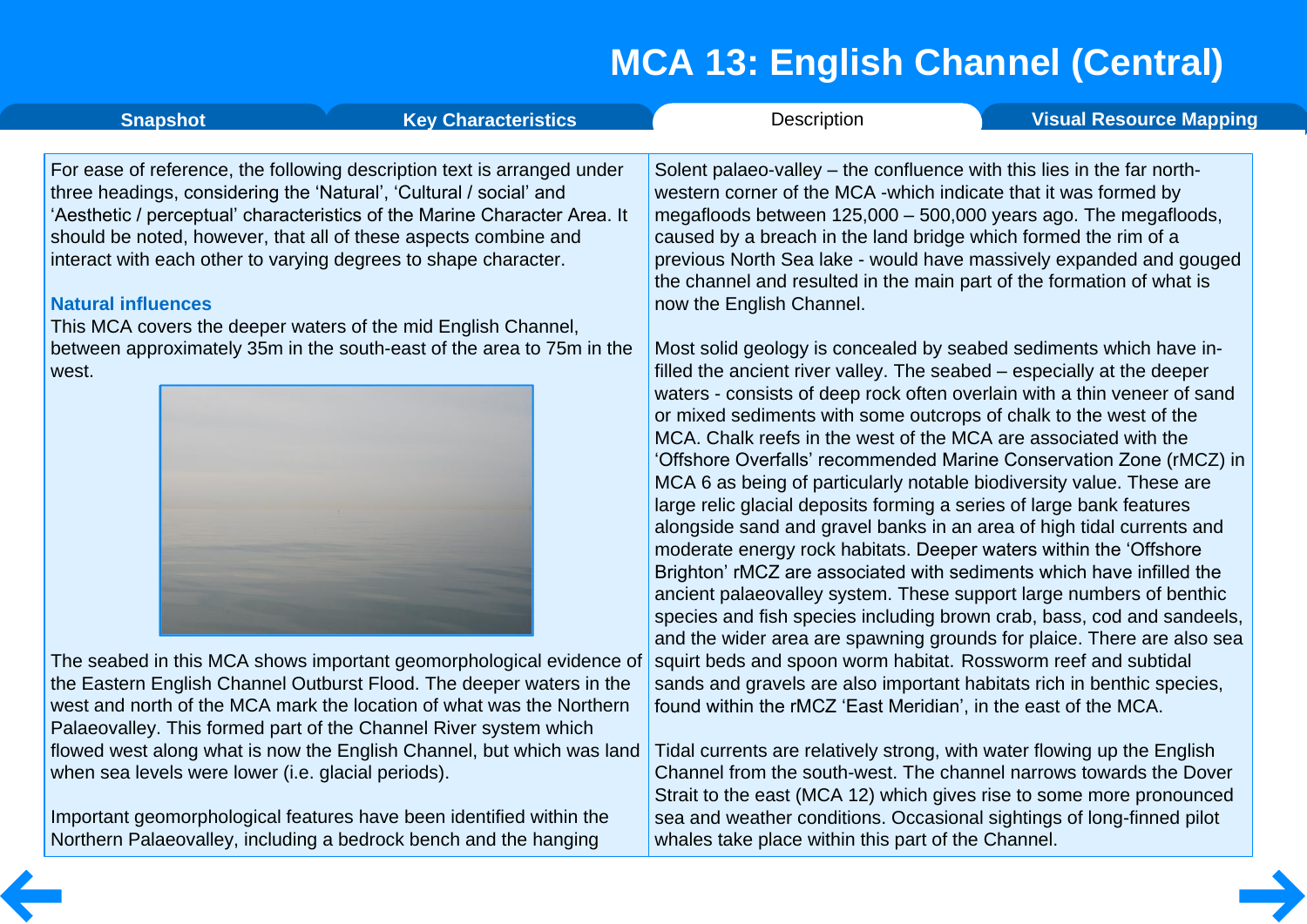| <b>Snapshot</b>                                            | <b>Key Characteristics</b>                                                                                                                                                                                                                                                                                                                                                                                                                                                                                                                                                                                                                                                                                                                                                                                                                                                                                                                                                                                                                                                      | <b>Description</b>                                                                                                                                                                                                                                                                                                                                                                                                                                                                                                                                                                                                                                                                                                                                                                                                                                                                                                                                                                                                                                 | <b>Visual Resource Mapping</b> |
|------------------------------------------------------------|---------------------------------------------------------------------------------------------------------------------------------------------------------------------------------------------------------------------------------------------------------------------------------------------------------------------------------------------------------------------------------------------------------------------------------------------------------------------------------------------------------------------------------------------------------------------------------------------------------------------------------------------------------------------------------------------------------------------------------------------------------------------------------------------------------------------------------------------------------------------------------------------------------------------------------------------------------------------------------------------------------------------------------------------------------------------------------|----------------------------------------------------------------------------------------------------------------------------------------------------------------------------------------------------------------------------------------------------------------------------------------------------------------------------------------------------------------------------------------------------------------------------------------------------------------------------------------------------------------------------------------------------------------------------------------------------------------------------------------------------------------------------------------------------------------------------------------------------------------------------------------------------------------------------------------------------------------------------------------------------------------------------------------------------------------------------------------------------------------------------------------------------|--------------------------------|
| <b>Cultural / social influences</b><br>over the millennia. | This part of the Channel, along with the adjacent Dover Strait (MCA 12<br>to the east) has been, and remains, an important trade route for<br>thousands of years, recognised nationally (and internationally) for its<br>role in British maritime history – both as a trade route and as the<br>location of multiple battles and invasion attempts from the continent                                                                                                                                                                                                                                                                                                                                                                                                                                                                                                                                                                                                                                                                                                           | including as far back as the Roman period. In the 11 <sup>th</sup> century William<br>the Conqueror led the Norman invasion across the Channel from Saint-<br>Valery-sur-Somme, landing in Pevensey Bay. The Norman conquest<br>also encouraged further cross-channel trade -such as the importing of<br>French stone to build their famous castles and fortifications along the<br>south coast, and wine.                                                                                                                                                                                                                                                                                                                                                                                                                                                                                                                                                                                                                                         |                                |
|                                                            | The English Channel has been used to import and export goods<br>between the continent and English ports since the Iron Age. This is in<br>evidence through the presence of a large concentration of ship wrecks<br>within the MCA (particularly in what is now the English shipping lane).<br>These include a range of vessels from clippers to fully rigged wooden<br>sailing ships carrying a variety of cargo, which had either succumbed to<br>stormy weather conditions, or collisions in the busy shipping channel. In<br>addition, some cargo vessels were innocently caught up in World War<br>One attacks, particularly by torpedo. The international nature of trade is<br>highlighted in the varied origins of the ship wrecks, including The<br>Netherlands, Norway, Ireland, France, Wales, Scotland and the<br>Channel Islands – as well as their planned destinations, including<br>Melbourne in Australia. Some wrecks date back to the 16 <sup>th</sup> century, with<br>many from the latter part of the $19th$ and early 20 <sup>th</sup> centuries. A fully | Perhaps the most famous events in recent memory are from the First<br>and Second World Wars, including the early stages of the Battle of<br>Britain (1940) involving both the RAF and the Navy against airborne<br>German attacks. Many casualties of both English and German vessels,<br>submarines and aircraft from both World Wars are found on the<br>seabed. For example, the Warilda was a hospital ship torpedoed by a<br>German submarine whilst transporting wounded soldiers from Le Havre<br>to Southampton in the First World War. HMS Moldavia, a passenger<br>steamship converted for military use, was also torpedoed, sinking off<br>Beachy Head during World War One. It is largely preserved on the sea<br>floor and is a popular diving site today. The remains of wrecked<br>German aircraft are also present, including a German Dornier Do17<br>which was shot down in 1940, as well as a German Junkers Ju88<br>bomber which crashed off the Sussex coast in the same year – possibly<br>as part of the Battle of Britain. |                                |
| general cargo.                                             | rigged ship aptly named British Commerce foundered after a collision in<br>1883 whilst en-route from London to Melbourne, carrying a varied cargo<br>including glassware. The long-standing role as a ferry crossing route is<br>also in evidence, with an 1895 ferry called Seaford, which foundered<br>en-route from Newhaven to Dieppe carrying both passengers and                                                                                                                                                                                                                                                                                                                                                                                                                                                                                                                                                                                                                                                                                                          | Today, the role of the English Channel as a key trade route for<br>international shipping continues. It contains a very high volume of large<br>commercial freight/cargo vessels, tankers, fishing vessels plus cross-<br>Channel ferries from Newhaven to Dieppe. The strict system of traffic<br>separation zones manages the high density of sea-based traffic<br>poviacting through the parrow Strait, beginning in a line off Shereham-                                                                                                                                                                                                                                                                                                                                                                                                                                                                                                                                                                                                       |                                |

The Channel's strategic position and proximity to the continent has also  $\vert$ meant that it has long been at the frontline in the defence of the nation,

navigating through the narrow Strait, beginning in a line off Shoreham by-Sea and continuing into MCA 12.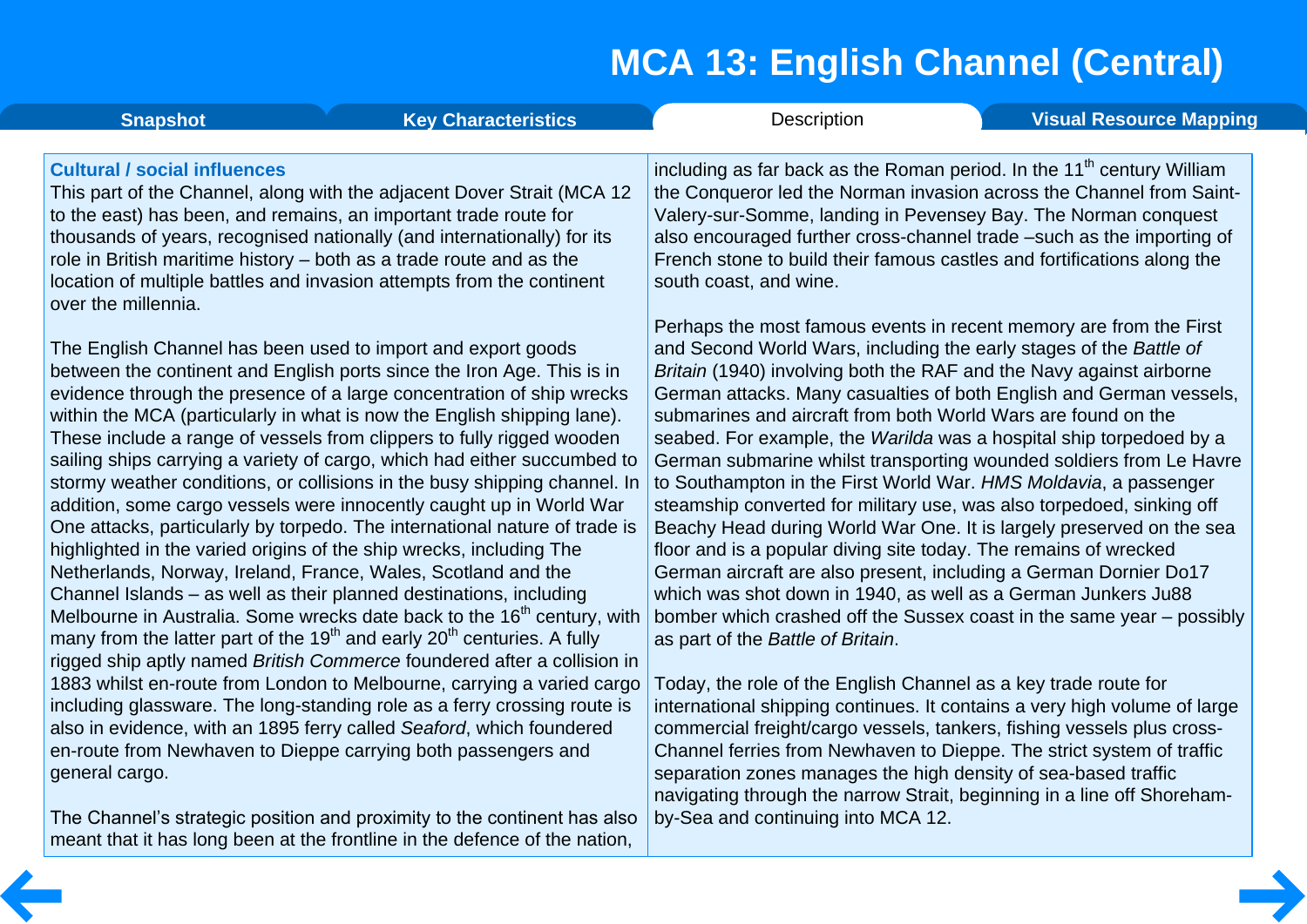<span id="page-5-0"></span>

| <b>Snapshot</b>            | <b>Key Characteristics</b>                                                                                                                                                                                                                                                                                                                                                                                                                                                                                                                                                                                                                            | Description                                                                                                                                                                                                                                                                                                                     | <b>Visual Resource Mapping</b> |
|----------------------------|-------------------------------------------------------------------------------------------------------------------------------------------------------------------------------------------------------------------------------------------------------------------------------------------------------------------------------------------------------------------------------------------------------------------------------------------------------------------------------------------------------------------------------------------------------------------------------------------------------------------------------------------------------|---------------------------------------------------------------------------------------------------------------------------------------------------------------------------------------------------------------------------------------------------------------------------------------------------------------------------------|--------------------------------|
| southern part of this MCA. | The Channel has traffic on both the UK-Europe and North Sea-Atlantic<br>routes, and is the world's busiest seaway, with over 500 ships per day.<br>Following an accident in January 1971 and subsequent series of<br>collisions with wreckage in the following February, the Dover Traffic<br>Separation System (TSS), the world's first radar controlled TSS, was<br>set up by the International Maritime Organization. The scheme<br>mandates that vessels travelling north must use the French side,<br>travelling south along the English side. There is a separation zone<br>between the two lanes. The English shipping lane passes through the | channel traffic between Newhaven and Dieppe. There are occasional<br>views of maritime traffic on the horizon from the Sussex coast, where<br>the westbound shipping lane is as near as 17km offshore at Beachy<br>Head. However, views towards to the MCA from the coast are<br>predominantly to a wide uninterrupted horizon. |                                |

As well as this part of the Channel's importance for marine transport and trade, the seabed provides a rich resource for scallop and oyster dredging. The waters are also a rich resource for commercial fishing. The MCA is heavily used by British, Belgian, Dutch and French trawling, potting and netting fleets, though most fishing is from French vessels. Boats of over 10m work from a few UK harbours, mainly Shoreham. A mixture of species is fished, including cod, sole plaice, bass and rays. Other boat traffic includes cargo and fishing vessels travelling east/ west along the Channel. Gravel deposits in the east of the MCA are dredged to provide aggregates for the construction industry.

The other important role for the Channel, particularly in the 21<sup>st</sup> century, is in providing seabed routing for telecommunications cables along the seafloor. This includes the Atlantic Crossing, which transports speech and data traffic between the USA and Europe.

#### **Aesthetic and perceptual qualities**

This is a busy, dynamic area defined by transport movement, regularly used by over 400 commercial vessels per day, and regular cross



Perceptions of the area are also strongly influenced by sea and weather conditions – with visibility often poor and fog lasting for consecutive days, evoking a strong sense of remoteness despite the presence of dense marine traffic.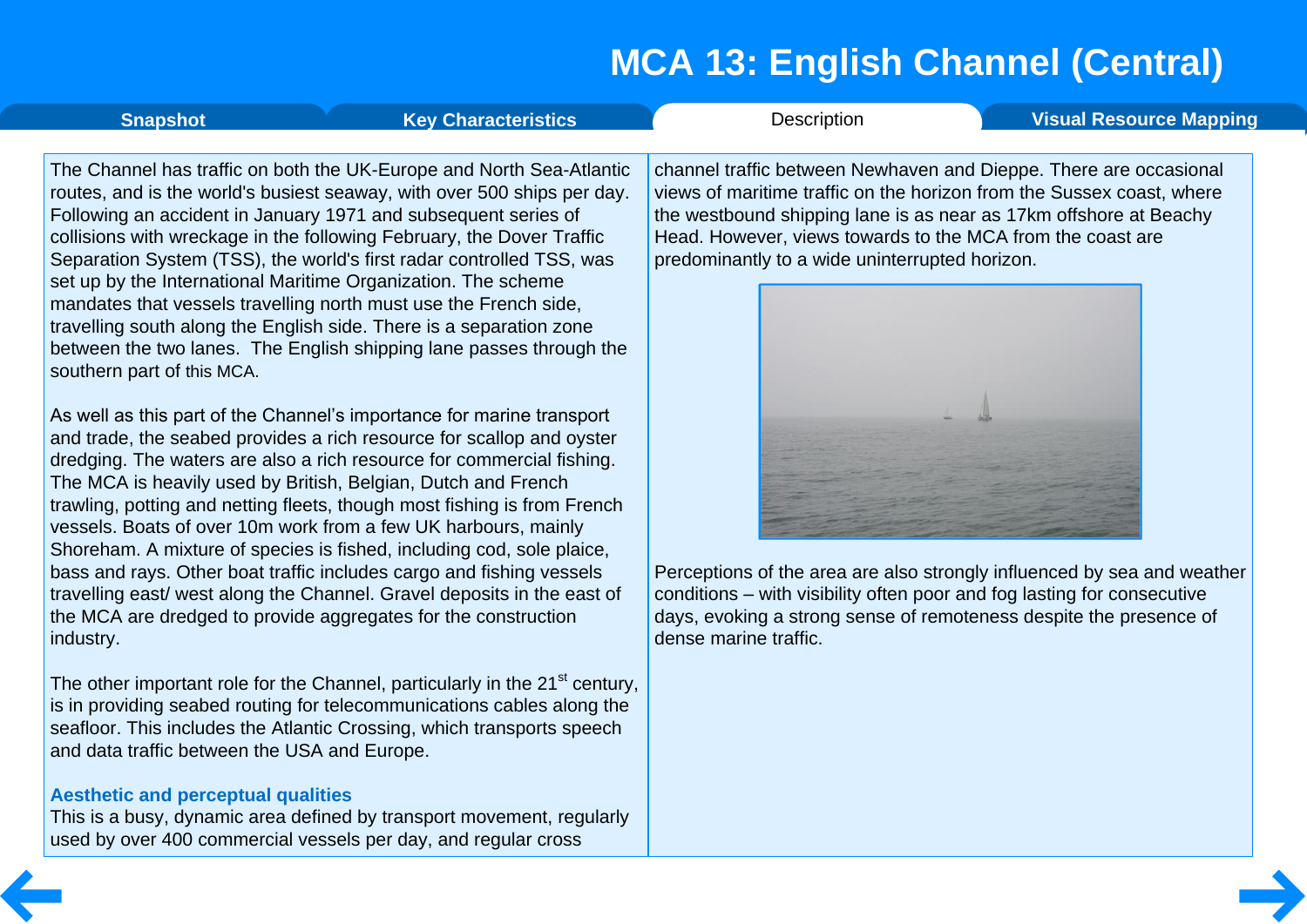**[Snapshot](#page-1-0) Key [Characteristics](#page-2-0) Construction [Description](#page-3-0)** Visual [Resource](#page-6-0) Mapping

<span id="page-6-0"></span>

- Areas of land with views of this MCA are mainly restricted to within 5km of the coastal edge, including parts of Angmering, north Worthing, North Lancing, the northern edge of Shorham by Sea, Brighton, Saltdean, and between Firle Beacon and Beachy Head (including sections of the Sussex Heritage Coast).
- · Further inland, high points at Clapham and Cissbury Ring have good views of this MCA.
- Land with less extensive views of this MCA include Niton, Ventnor and Bembridge Down on the Isle of Wight (including areas of the Tennyson Heritage Coast and Isle of Wight AONB).
- Land with some views of the MCA also include Fairlight, Battle and Rush Lake Green (within the High Weald AONB) and parts of the South Downs National Park.

Land with sea views (percentile)

<sup>1</sup> to <sup>20</sup> <sup>21</sup> to <sup>40</sup> <sup>41</sup> to <sup>60</sup> <sup>61</sup> to <sup>80</sup> <sup>81</sup> to

100

© Crown copyright and database right 2013. All rights reserved. Contains Ordnance Survey Licence No. 100049981 and UK Hydrographic Office [da](#page-5-0)ta. © Marine Management Organisation. License No. EK001-201188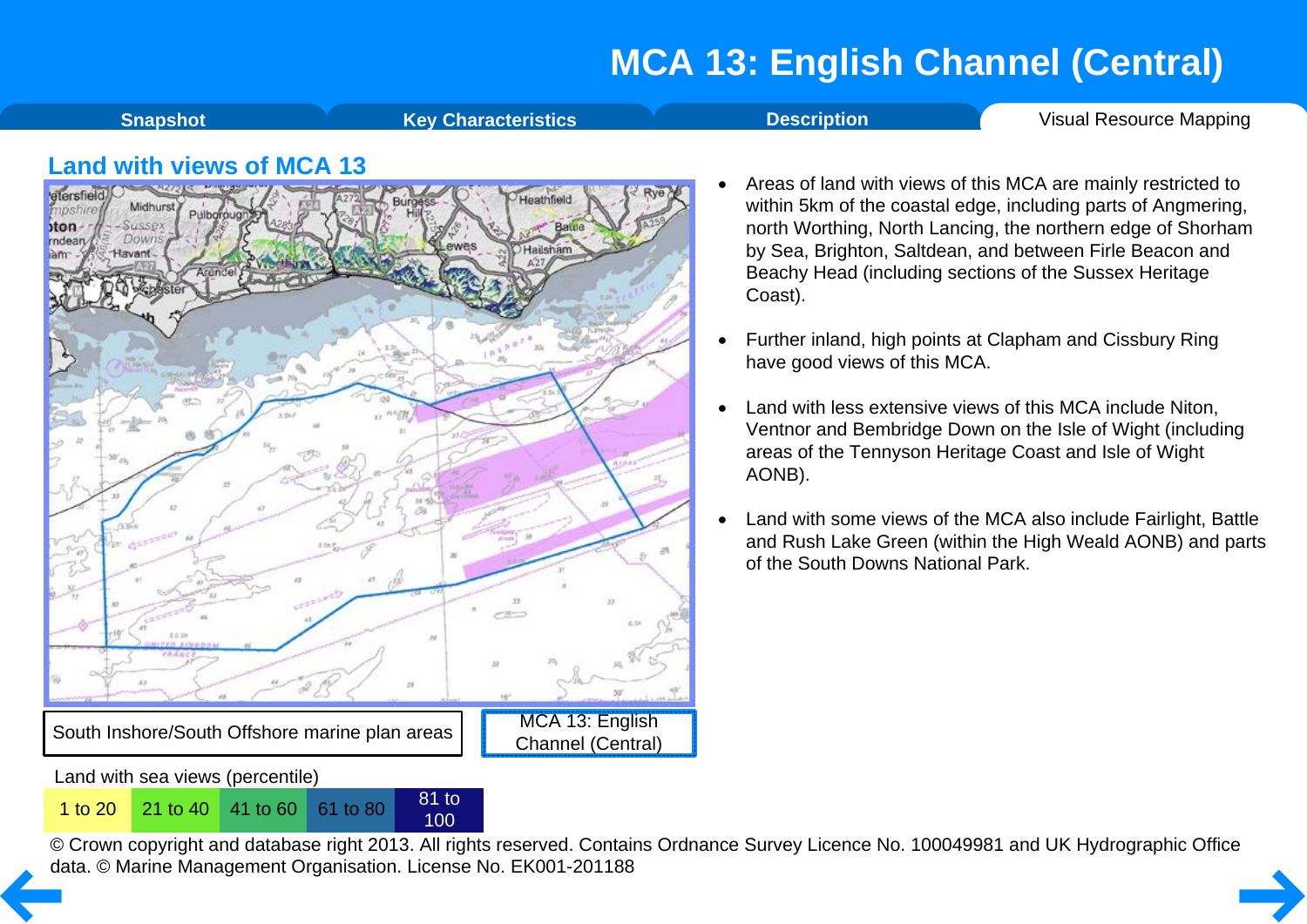<span id="page-7-0"></span>**[Snapshot](#page-1-0) Key [Characteristics](#page-2-0) [Description](#page-3-0) Visual [Resource](#page-6-0) Mapping** 

#### **Visibility of sea from land**

Relative visibility of the sea surface from viewers on land



0-1km from the High Water Mark 1-5km from the High Water Mark







5-10km from the High Water Mark 10-20km from the High Water Mark

| South Inshore/South Offshore marine plan areas              |                                     |                            |  |          |  |  |
|-------------------------------------------------------------|-------------------------------------|----------------------------|--|----------|--|--|
| MCA 13: English<br>Location of viewers<br>Channel (Central) |                                     |                            |  |          |  |  |
| 1 to $10$                                                   |                                     | 11 to 20 21 to 30 31 to 40 |  | 41 to 50 |  |  |
|                                                             | 51 to 60 61 to 70 71 to 80 81 to 90 |                            |  | $91$ to  |  |  |

© Crown copyright and database right 2013. All rights reserved. Contains Ordnance Survey Licence No. 100049981 and UK Hydrographic Office [da](#page-6-0)ta. © Marine Management Organisation. License No. EK001-201188.